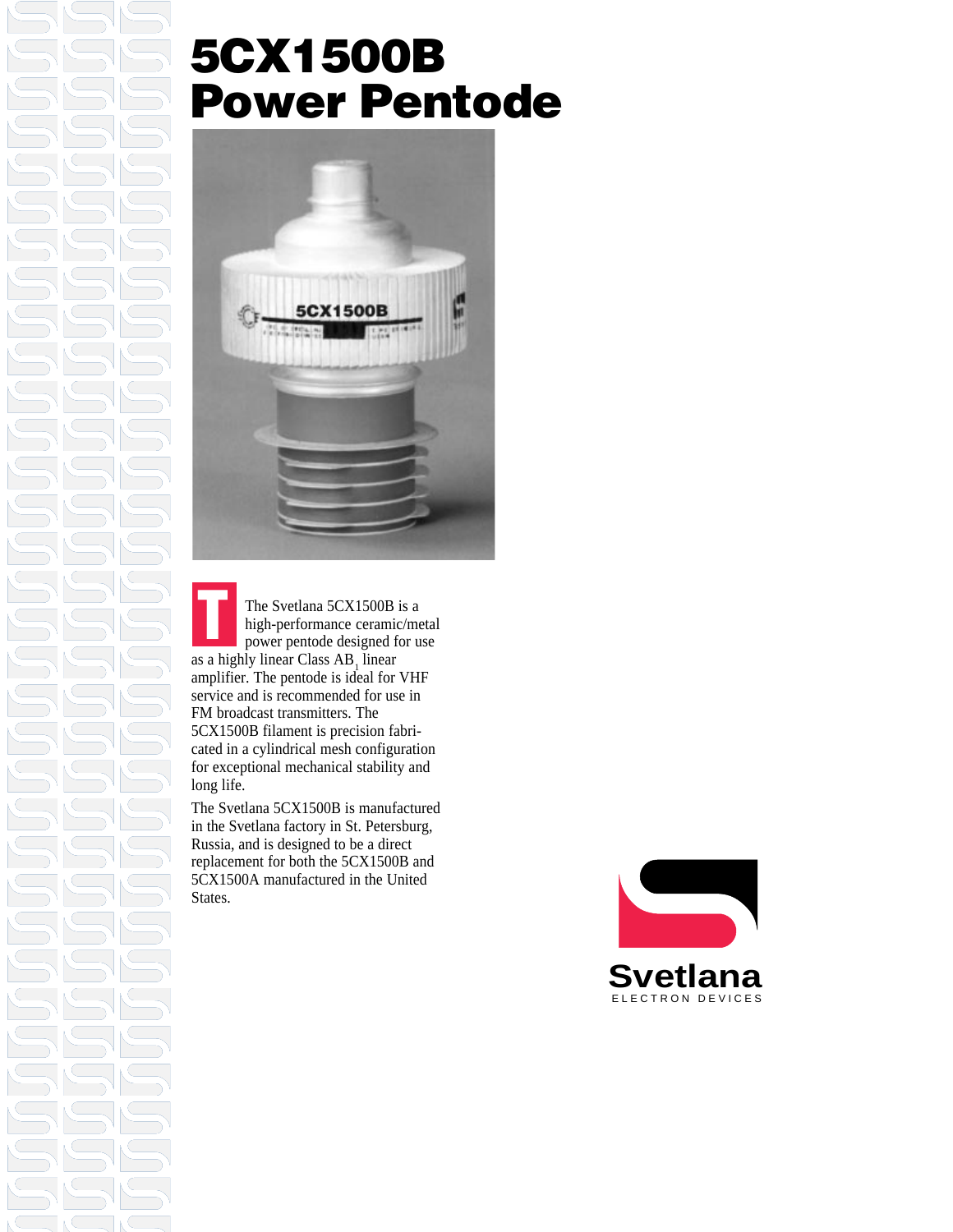# **5CX1500B**

### **General Characteristics**

| <b>Electrical</b>                                        |                                |                  |                      |                    |
|----------------------------------------------------------|--------------------------------|------------------|----------------------|--------------------|
| Filament:                                                |                                |                  |                      | Thoriated tungsten |
| Voltage                                                  |                                | $5.0 \pm 0.25$ V |                      |                    |
| Current, at 5.0 volts                                    |                                |                  |                      | 38.5 A             |
| Transconductance (Average):                              |                                |                  |                      |                    |
| $I_b = 1.0$ Adc, $E_{c2} = 500$ Vdc                      |                                |                  |                      | $24,000 \mu m$ hos |
| Amplification factor (average):                          |                                |                  |                      |                    |
| Grid to Screen                                           |                                |                  |                      | 5.5                |
| Direct interelectrode capacitance (grounded cathode):    |                                |                  |                      |                    |
| <b>Input</b>                                             |                                |                  |                      | 75 pF              |
| Output                                                   |                                | 17.8 pF          |                      |                    |
| Feedback                                                 |                                |                  |                      | $0.20$ pF          |
| Frequency of maximum rating:                             |                                |                  |                      |                    |
| <b>CW</b>                                                |                                |                  |                      | 110 MHz            |
| <b>Mechanical</b>                                        |                                |                  |                      |                    |
| Cooling                                                  |                                |                  |                      | Forced air         |
| <b>Base</b>                                              |                                |                  | Ring and breechblock |                    |
| Recommended air system socket                            | SK-840 series                  |                  |                      |                    |
| Recommended (air) chimney                                |                                |                  |                      | SK-806             |
| Operating position                                       | Axis vertical, base down or up |                  |                      |                    |
| Maximum operating temperature                            |                                |                  |                      | $250^{\circ}$ C    |
| Maximum dimensions:                                      |                                |                  |                      |                    |
| Length                                                   |                                |                  |                      | 130 mm (5.2 in.)   |
| Diameter                                                 | 85.6 mm (3.37 in.)             |                  |                      |                    |
| Net weight                                               |                                |                  |                      | 850 gm (30 oz.)    |
| Radio Frequency Linear Amplifier Class C (CW conditions) |                                |                  |                      |                    |
| <b>Absolute maximum ratings</b>                          |                                |                  |                      |                    |
| Plate voltage                                            |                                |                  |                      | 5000 volts         |
| Screen voltage                                           | 750 volts                      |                  |                      |                    |
| Plate dissipation                                        | 1500 watts                     |                  |                      |                    |
| <b>Suppressor dissipation</b>                            |                                |                  |                      | 25 watts           |
| Screen dissipation                                       |                                |                  |                      | 75 watts           |
| Grid dissipation                                         |                                |                  |                      | 25 watts           |
| <b>Typical Operation</b>                                 |                                |                  |                      |                    |
| (Frequencies to 30 MHz)                                  |                                |                  |                      |                    |
| Plate voltage                                            | 3000                           | 4000             | 4500                 | <b>Vdc</b>         |
| Suppressor voltage                                       | 0                              | 0                | 0                    | Vdc                |
| Screen voltage                                           | 500                            | 500              | 500                  | Vdc                |
| Grid voltage                                             | $-200$                         | $-200$           | $-200$               | Vdc                |
| Plate current                                            | 900                            | 800              | 900                  | mAdc               |
| Screen current                                           | 94                             | 66               | 88                   | mAdc               |
| Grid current                                             | 35                             | 25               | 34                   | mAdc               |
| Peak rf grid voltage                                     | 255                            | 245              | 255                  | ۷                  |
| Calculated driving power                                 | 9.0                            | 6.5              | 9.0                  | W                  |
| Plate input power                                        | 2700                           | 3200             | 4050                 | W                  |
| Plate dissipation                                        | 720                            | 850              | 870                  | W                  |
| Plate output power                                       | 1980                           | 2350             | 3180                 | W                  |
| Resonant load impedance                                  | 1570                           | 2240             | 2520                 | ohms               |
|                                                          |                                |                  |                      |                    |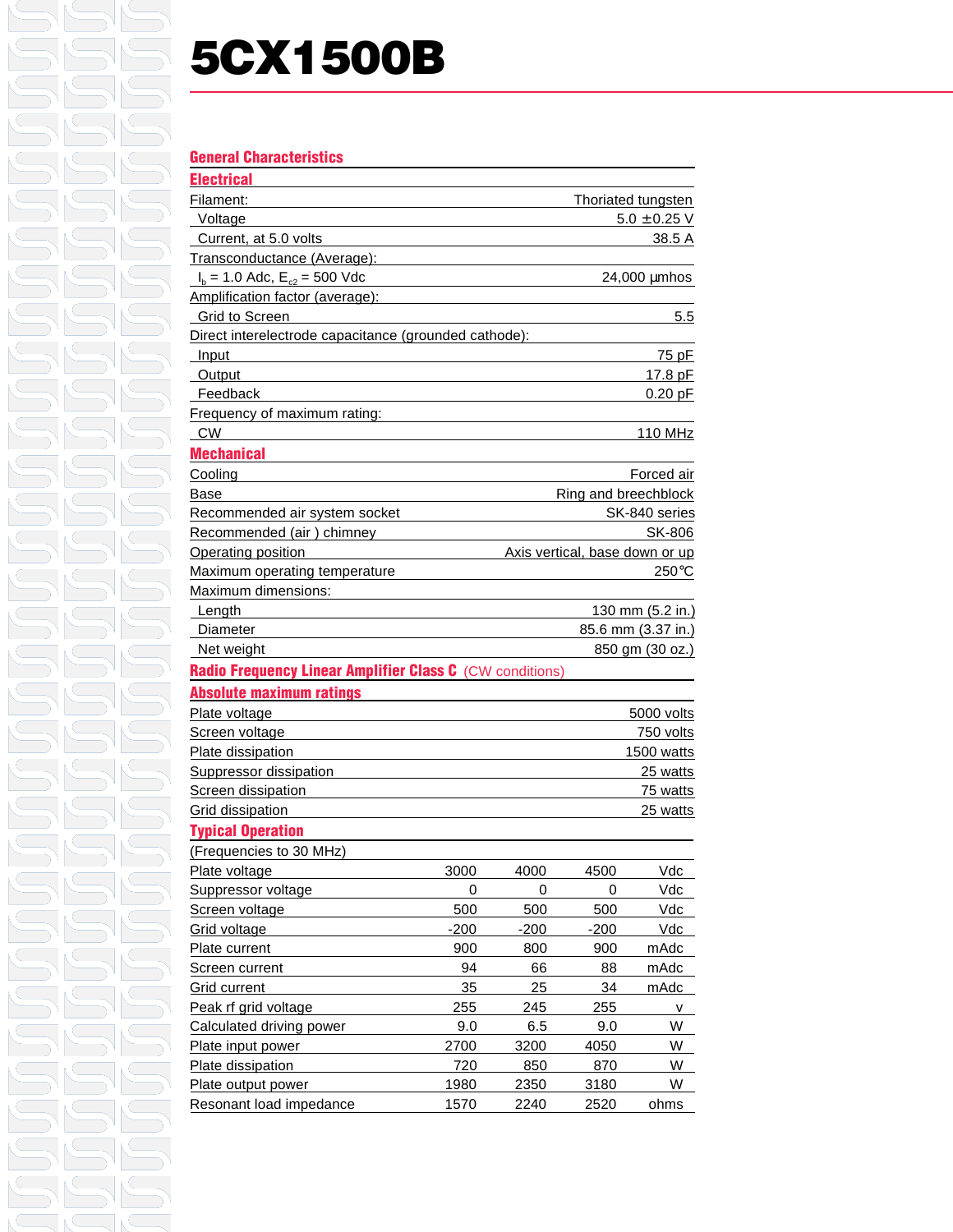## **Power Pentode**

#### **Radio Frequency Linear Amplifier, Grid Driven, Class AB,**

| <b>Absolute maximum ratings</b>                          |       |       |       |       |  |  |  |
|----------------------------------------------------------|-------|-------|-------|-------|--|--|--|
| DC plate voltage                                         |       |       | 4000  | volts |  |  |  |
| DC screen voltage                                        |       |       | 750   | volts |  |  |  |
| Plate dissipation                                        |       |       | 1500  | watts |  |  |  |
| Suppressor dissipation                                   |       |       | 25    | watts |  |  |  |
| Screen dissipation                                       |       |       | 75    | watts |  |  |  |
| Grid dissipation                                         |       |       | 25    | watts |  |  |  |
| <b>Typical Operation</b>                                 |       |       |       |       |  |  |  |
| (Frequencies to 30 MHz)                                  |       |       |       |       |  |  |  |
| Plate voltage                                            | 2500  | 3000  | 4000  | Vdc   |  |  |  |
| Suppressor voltage                                       | 0     | 0     | 0     | Vdc   |  |  |  |
| Screen voltage                                           | 500   | 500   | 500   | Vdc   |  |  |  |
| Grid voltage                                             | $-87$ | $-89$ | $-90$ | Vdc   |  |  |  |
| Zero signal plate current                                | 250   | 250   | 250   | mAdc  |  |  |  |
| Single-tone plate current                                | 660   | 690   | 690   | mAdc  |  |  |  |
| Two-tone plate current                                   | 470   | 480   | 485   | mAdc  |  |  |  |
| Single-tone screen current                               | 79    | 71    | 59    | mAdc  |  |  |  |
| Two-tone screen current                                  | 36    | 32    | 25    | mAdc  |  |  |  |
| Peak rf grid voltage                                     | 87    | 89    | 90    | v     |  |  |  |
| Peak driving power                                       | 0     | 0     | 0     | W     |  |  |  |
| Single tone useful output power                          | 1090  | 1330  | 1785  | W     |  |  |  |
| Resonant load impedance                                  | 2340  | 2680  | 3500  | ohms  |  |  |  |
| <b>Range Values for Equipment Design</b>                 |       |       |       |       |  |  |  |
|                                                          |       | Min.  | Max.  |       |  |  |  |
| Filament: current at 5.0 volts                           |       | 38    | 43    | A     |  |  |  |
| Interelectrode capacitances (grounded grid connection)   |       |       |       |       |  |  |  |
| Input                                                    |       | 32    | 37    | pF    |  |  |  |
| Output                                                   |       | 14.5  | 18.5  | pF    |  |  |  |
| Feedback                                                 |       |       | 0.05  | pF    |  |  |  |
| Interelectrode capactances (grounded cathode connection) |       |       |       |       |  |  |  |
| Input                                                    |       | 70    | 80    | pF    |  |  |  |
| Output                                                   |       | 14.5  | 18.5  | pF    |  |  |  |
| Feedback                                                 |       |       | 0.25  | pF    |  |  |  |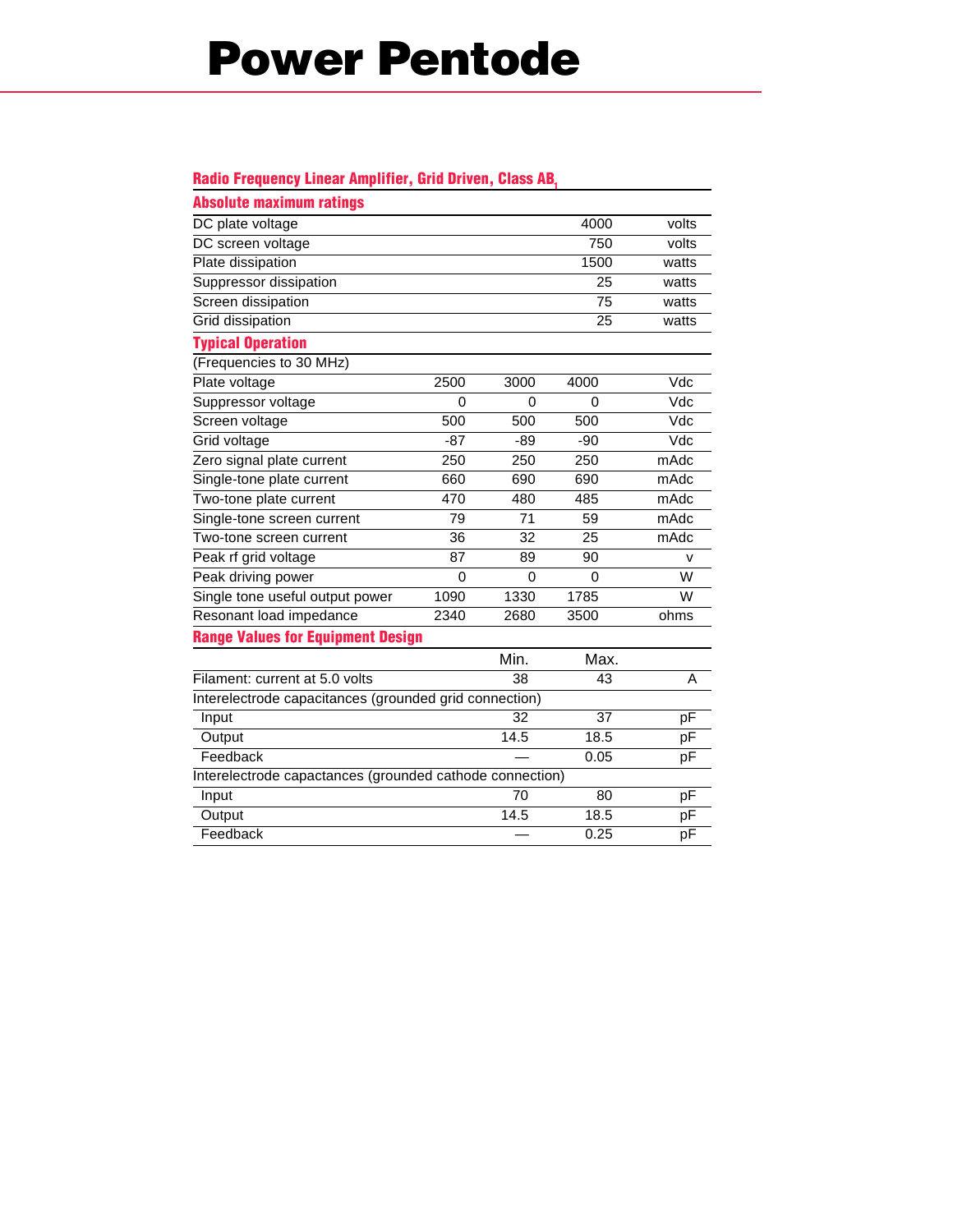#### **5CX1500B Outline Drawing**



| <b>Dimensional Data</b> |                    |      |        |      |  |
|-------------------------|--------------------|------|--------|------|--|
| Dim.                    | <b>Millimeters</b> |      | Inches |      |  |
|                         | Min.               | Max. | Min.   | Max. |  |
| А                       | 84.7               | 85.6 | 3.33   | 3.37 |  |
| в                       | 20.5               | 20.8 | 0.81   | 0.82 |  |
| C                       | 47.5               | 48.3 | 1.87   | 1.90 |  |
| ח                       | 124                | 131  | 4.90   | 5.15 |  |

#### **Electrical Application**

**Filament operation** The rated filament voltage for the 5CX1500B is 5.0 volts. Filament voltage, as measured at the socket, should be maintained within ±5% of this value to obtain maximum tube life.

**Grid operation** The rated dissipation of the grid is 25 watts. This is approximately the product of DC grid current and peak positive grid voltage. Operation at bias and drive levels near those listed will insure safe operation.

**Screen operation** The power dissipated by the screen must not exceed 75 watts. Screen dissipation, in cases where there is no AC applied to the screen, is the simple product of the screen voltage and the screen current. If the screen voltage is modulated, the screen dissipation will depend on RMS screen current and voltage.

Screen dissipation is likely to rise to excessive values whten the plate voltage, bias voltage, or plate load are removed with filament and screen voltages applied. Suitable protective means must be provided to limit the screen dissipation to 75 watts in the event of a circuit failure.

**Suppressor operation** The rated dissipation of the suppressor is 25 watts. Suppressor current will be zero or very nearly zero for all typical operating conditions specified. The 5CX1500B has been designed for zero voltage operation of the suppressor grid for most applications.

**Plate operation** The plate dissipation rating of the 5CX1500B is 1500 watts. The tube and associated circuitry should be protected against surge current in the event of an arc with a current limiting resistance of 10 - 25 ohms in series with the lead from the power supply to the plate. The resistor should be capable of withstanding the surge current. It should not be used as a fuse.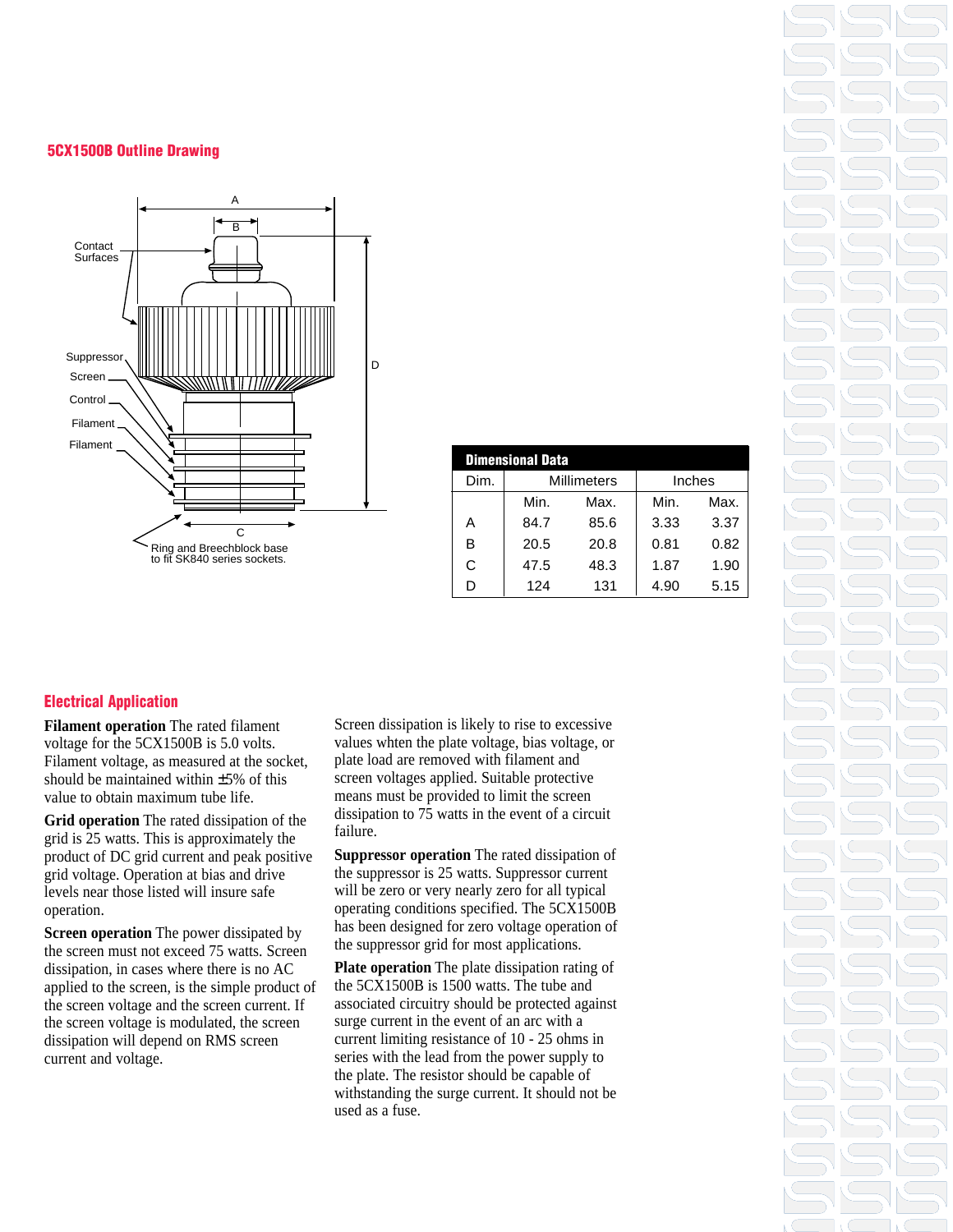### **Mechanical Application**

**Mounting** The 5CX1500B must be operated with its axis vertical. The base of the tube may be down or up at the convenience of the equipment designer.

**Socket** The Svetlana 5CX1500B is designed for the Eimac SK-840 socket and SK-806 chimney. The use of recommended airflow rate through the socket provides effective forced-air cooling of the tube. Air forced into the bottom of the socket passes over the tube terminals through the Air Chimney and exits through the anode cooling fins.

#### **Cooling**

The maximum temperature rating for the anode core and the metal/ceramic seals of the 5CX1500B is 250°C. Sufficient forced-air circulation must be provided to keep the temperature of the anode at the base of the cooling fins and the temperature of the ceramic/metal seals below 250°C. Air-flow requirements to maintain seal temperature at 225°C in 50°C ambient air are tabulated at upper right (for operation below 30 MHz).

| <b>Minimum Cooling Air-Flow Requirements</b> |           |                   |            |                   |  |
|----------------------------------------------|-----------|-------------------|------------|-------------------|--|
|                                              | Sea Level |                   | 6,000 feet |                   |  |
| Plate dissipation                            | Air flow  | Pressure drop     | Air Flow   | Pressure Drop     |  |
| (watts)                                      | (CFM)     | (Inches of water) | (CFM)      | (Inches of water) |  |
| 1000                                         | 27        | 0.33              | 33         | 0.40              |  |
| 1550                                         | 47        | 0.76              | 58         | .95               |  |

Since the power dissipated by the filament represents about 200 watts and since grid plus screen plus suppressor dissipation can, under some conditions, represent another 125 watts, allowance has been made in preparing this tabulation for an additional 325 watts dissipation.

The blower selected in a given application must be capable of supplying the desired air flow at a back pressure equal to the pressure drop shown above plus any drop encountered in ducts and filters.

At other altitudes and ambient temperatures the flow rate must be modified to obtain equivalent cooling. The flow rate and corresponding pressure differential must be determined individually in such cases, using rated maximum temperatures as the criteria for satisfactory cooling.